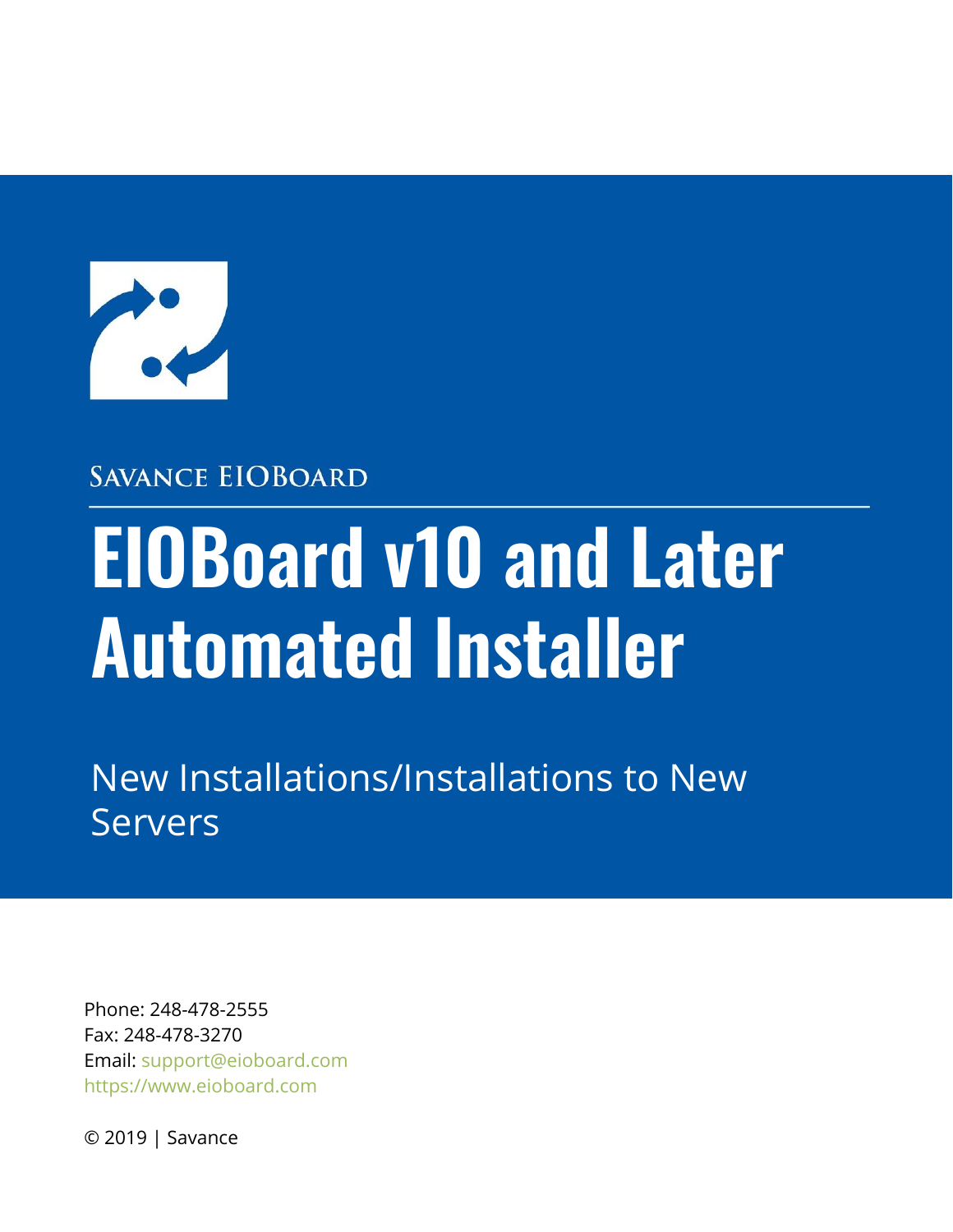

# Table of Contents

#### **[Overview](#page-2-0)**

The [Purpose](#page-2-1) of This Guide

[Downloading](#page-3-0) and Running the On-Prem Installer

**SQL [Configuration](#page-7-0)** 

**IIS [Configuration](#page-9-0) Virtual [Directory](#page-10-0) New [Web](#page-12-0) Site** 

**[Ready](#page-13-0) To Install Install [Complete!](#page-14-0) Test the [Connection](#page-15-0)** Test Login [Successful!](#page-17-0)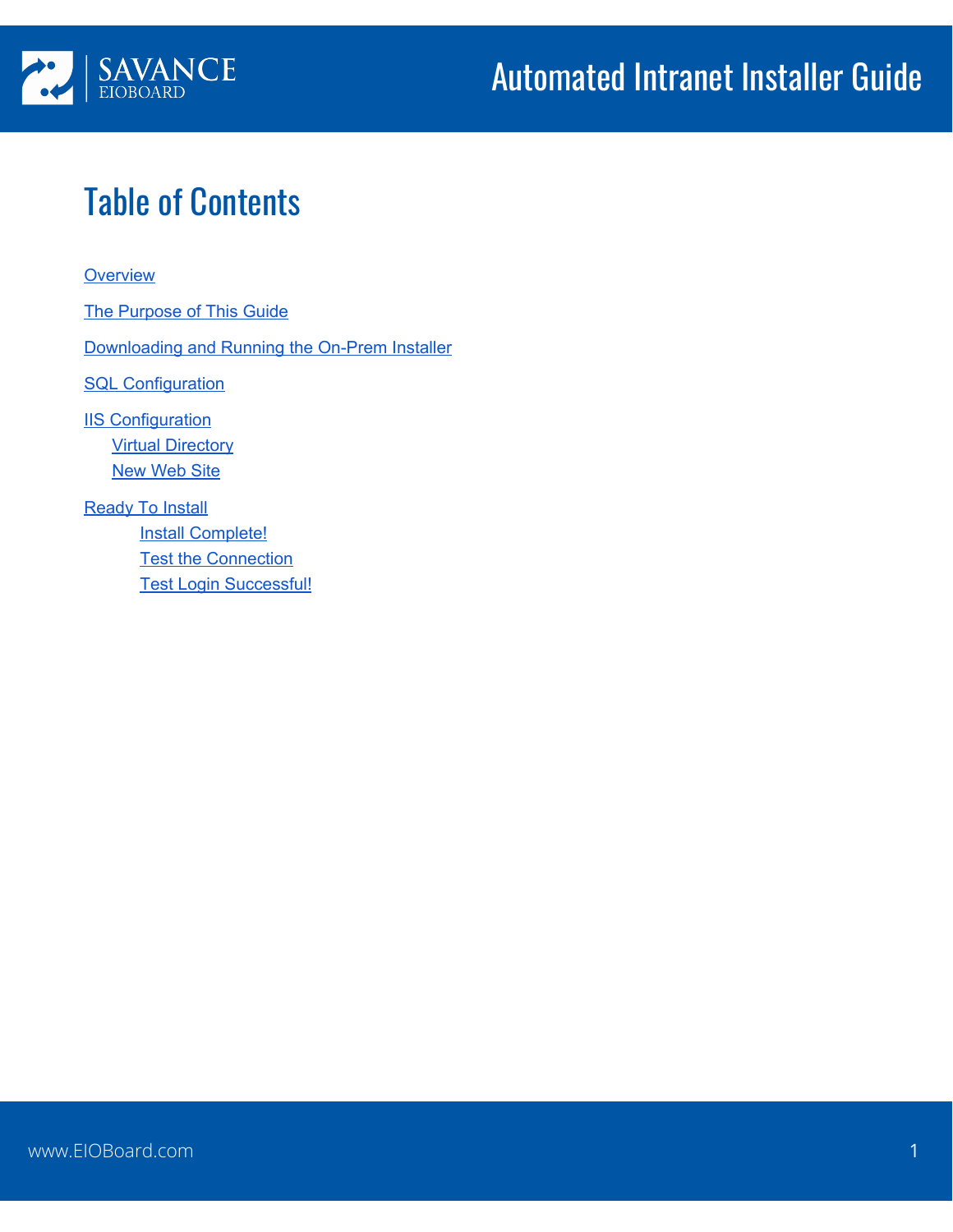

### <span id="page-2-0"></span>**Overview**

EIOBoard's automated installer takes all the guesswork out of EIOBoard On-Prem Server installations. This installer takes care of the download, installation, and configuration of SQL, SQL Server Management Studio, Internet Information Services (IIS) and all prerequisites with minimal user interaction using a new Advanced Installer Wizard.

# <span id="page-2-1"></span>The Purpose of This Guide

The purpose of this guide is to walk users through all the steps and possibilities for installing our application's server components to servers which do not currently host EIOBoard Server. The guide explains how to use EIOBoard to install a brand new SQL instance or use an existing one as well as how to create a new database or restore from backup. Determining the optimal Internet Information Services settings desired for use during installation is also covered.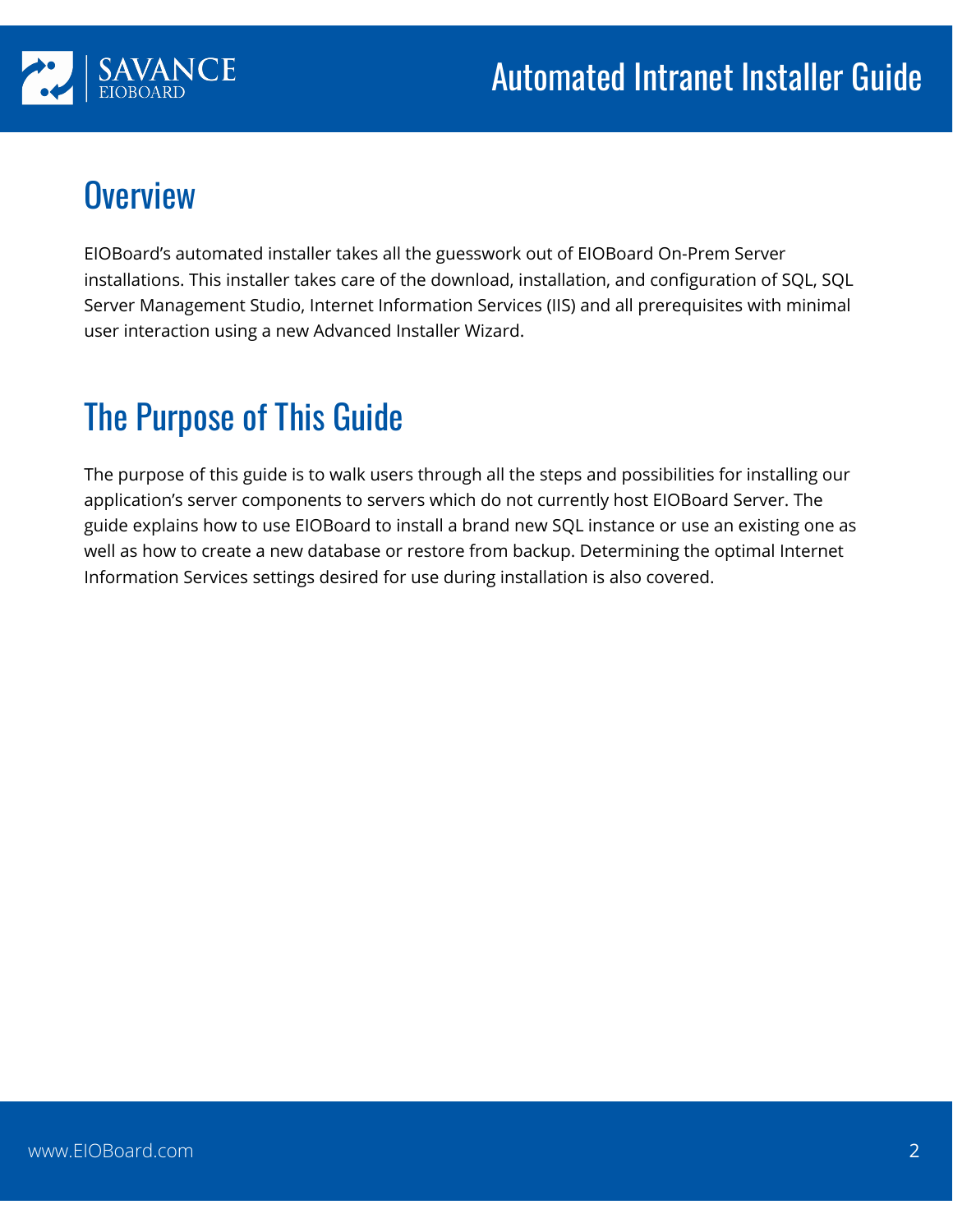

### <span id="page-3-0"></span>Downloading and Running the On-Prem Installer

| <b>SAVANCE</b><br>EIOBOARD                                                                                        |
|-------------------------------------------------------------------------------------------------------------------|
| EIOBoard Release Version 10.0.44                                                                                  |
| Cloud-Based (EIOBoard-Hosted) Version:                                                                            |
| 1. Review our Getting Started Guide:<br>www.eioboard.com/Helpful-Guides-and-Pages/EIOBoard-Hosted-Help-Guide.aspx |
| On-Premise (Customer-Hosted) Version:                                                                             |
| 1. Review our Getting Started Guide:<br>www.eioboard.com/Customer-Hosted-Help-Guide.aspx                          |
| 2. Download the EIOBoard Customer-Hosted Installer (Minimum Requirements):<br>EIOBoardIntranetInstaller10044.exe  |

The first step to installing EIOBoard On-Prem to your physical or virtual server is to download the Intranet Installer for the version you wish to install. The latest [general](https://www.eioboard.com/downloads/latest/) release is here. Be sure if following these instructions the version number stated on the download page is 10.0.47 or higher. Download the .exe file to the target machine, right-click on it and choose "Run As Administrator." Many of the automated actions of the new installer require Administrator-level permissions to perform, however. So to be on the safe side always right-click on the installer's .exe file and choose "Run As Administrator" in order to run it with these permissions explicitly.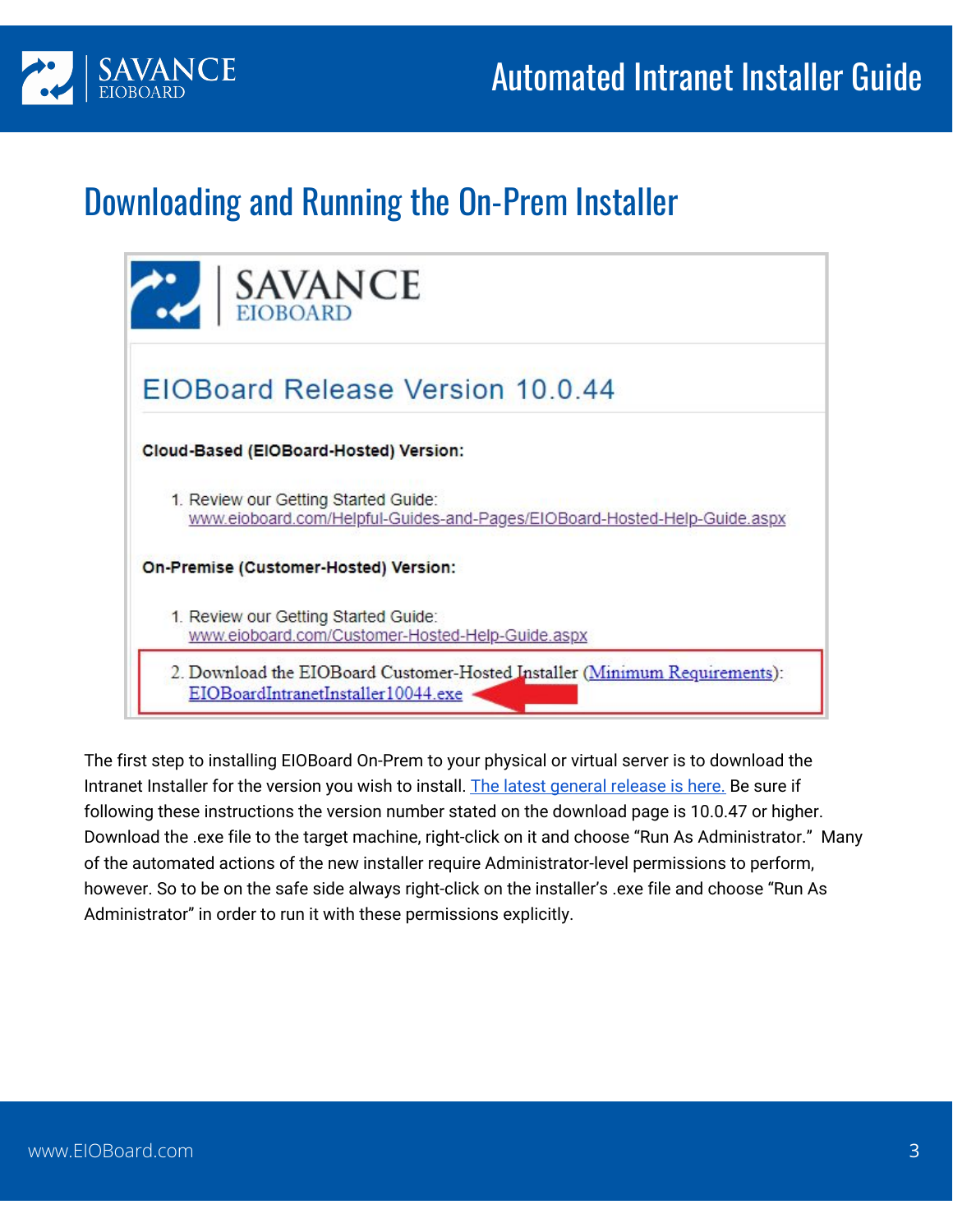



When the installer is run this will be the first window that appears. If upon running the installer something other than the EIOBoard Server Setup Wizard starts, double-check to make sure the Intranet Installer has been downloaded and run and one of the EIOBoard client application installers has not been run instead. Part of the process at this point is to determine if an existing install of EIOBoard Server is currently present on the machine.

In the case of an upgrade, one will likely be found. Upgrades always require planning and an understanding of the current configuration. If you have any questions, contact [support](http://support.savance.com/?eioboard) before beginning an upgrade.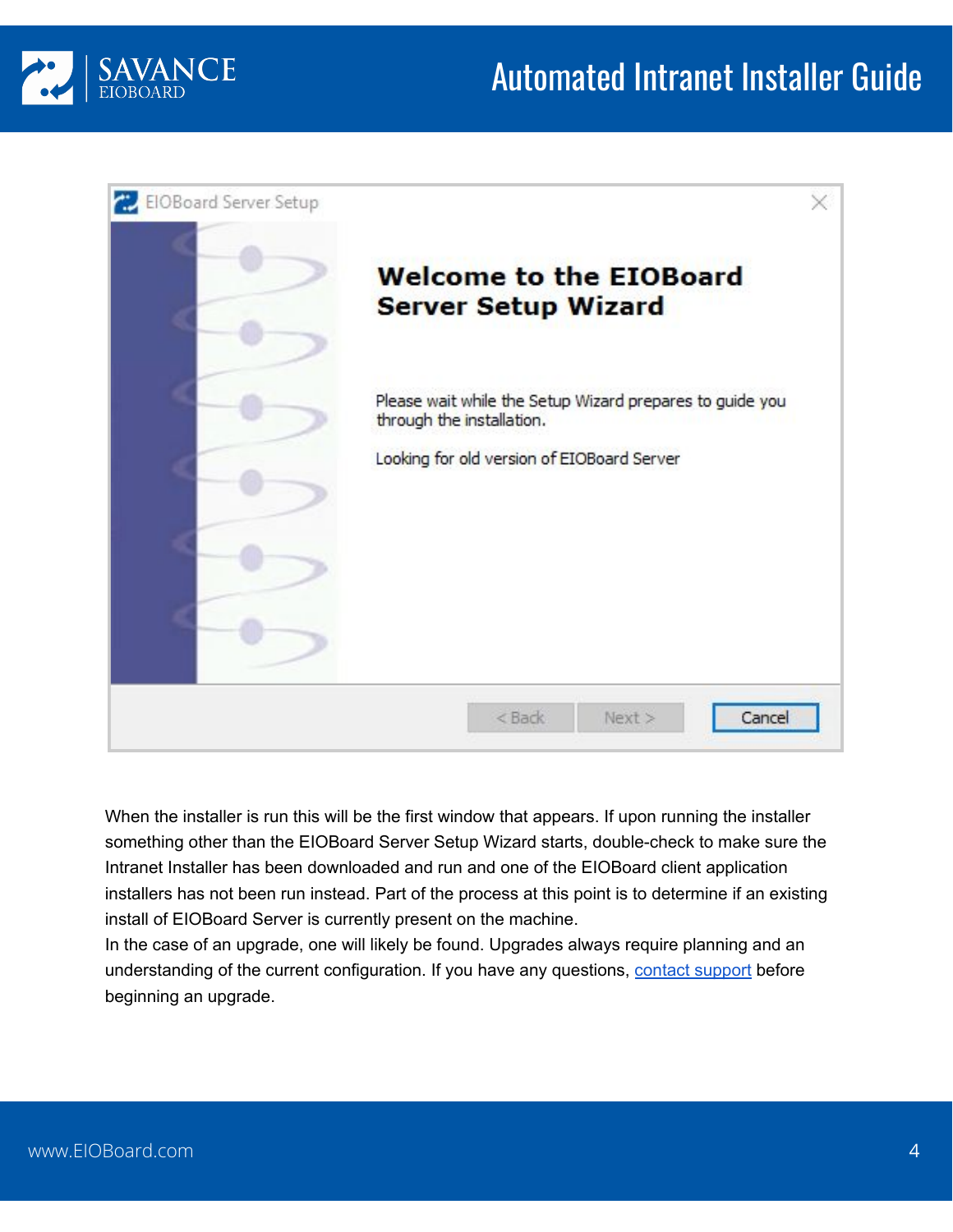

| EIOBoard Server Setup       |                                                                                     | x              |
|-----------------------------|-------------------------------------------------------------------------------------|----------------|
|                             | <b>Installing prerequisites for EIOBoard Server</b>                                 | SAVANCE        |
| may take several minutes.   | Please wait while the Setup Wizard installs prerequisites for EIOBoard Server. This |                |
| Pending Reboot Confirmation | You must reboot your computer in order to continue the installation.                | ×              |
|                             |                                                                                     |                |
|                             |                                                                                     | OK             |
| Savance                     | < Back                                                                              | Cancel<br>Next |

When this dialog box appears initial setup has begun. If the server cannot be restarted at this time do not click Ok. This initial restart is triggered by the installer so that any pending or incomplete Windows Updates do not interfere with installation. In addition to this restart, some of the prerequisites that must be installed may require a restart to complete. So there may be subsequent restarts during the installation process as well. Before clicking Ok be sure all work that needs to be saved is saved. Close any applications that will be damaged by an immediate reboot. When Ok is clicked the Server will be restarted immediately without any further warning or action on the part of the user.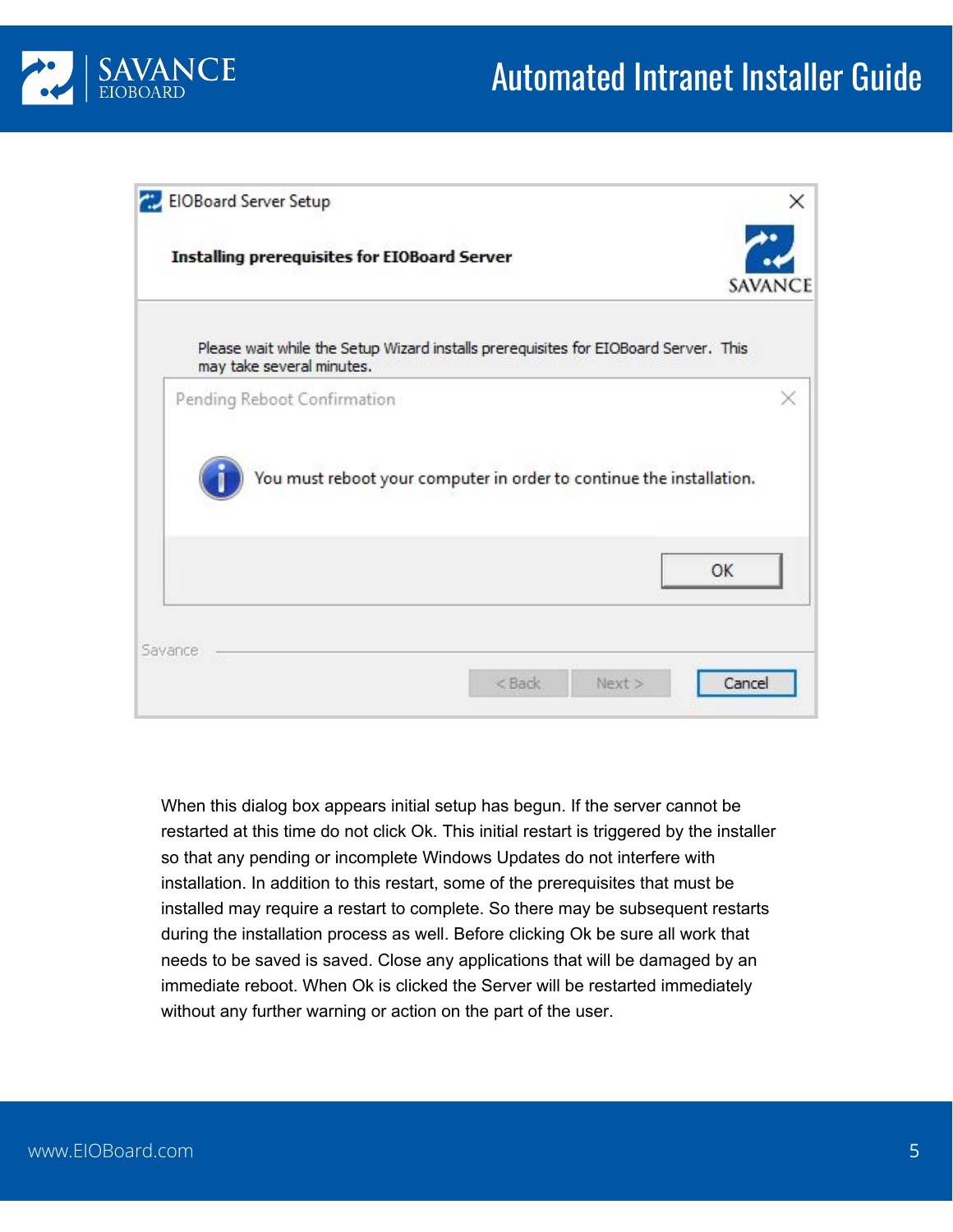

| EIOBoard Server Setup       |                    | ×       |
|-----------------------------|--------------------|---------|
| <b>Installation Key</b>     |                    | ŵ٥      |
| Enter your installation key |                    | SAVANCE |
|                             |                    |         |
|                             |                    |         |
| <b>Installation Key:</b>    |                    |         |
|                             |                    |         |
|                             |                    |         |
| Savance                     |                    |         |
|                             | $<$ Back<br>Next > | Cancel  |

Installation Keys are typically 16 digits and are provided to customers in the new account email received after first opening the account. If an install key is not available please contact [support](http://support.savance.com/?eioboard) to obtain it by emailing support@eioboard.com.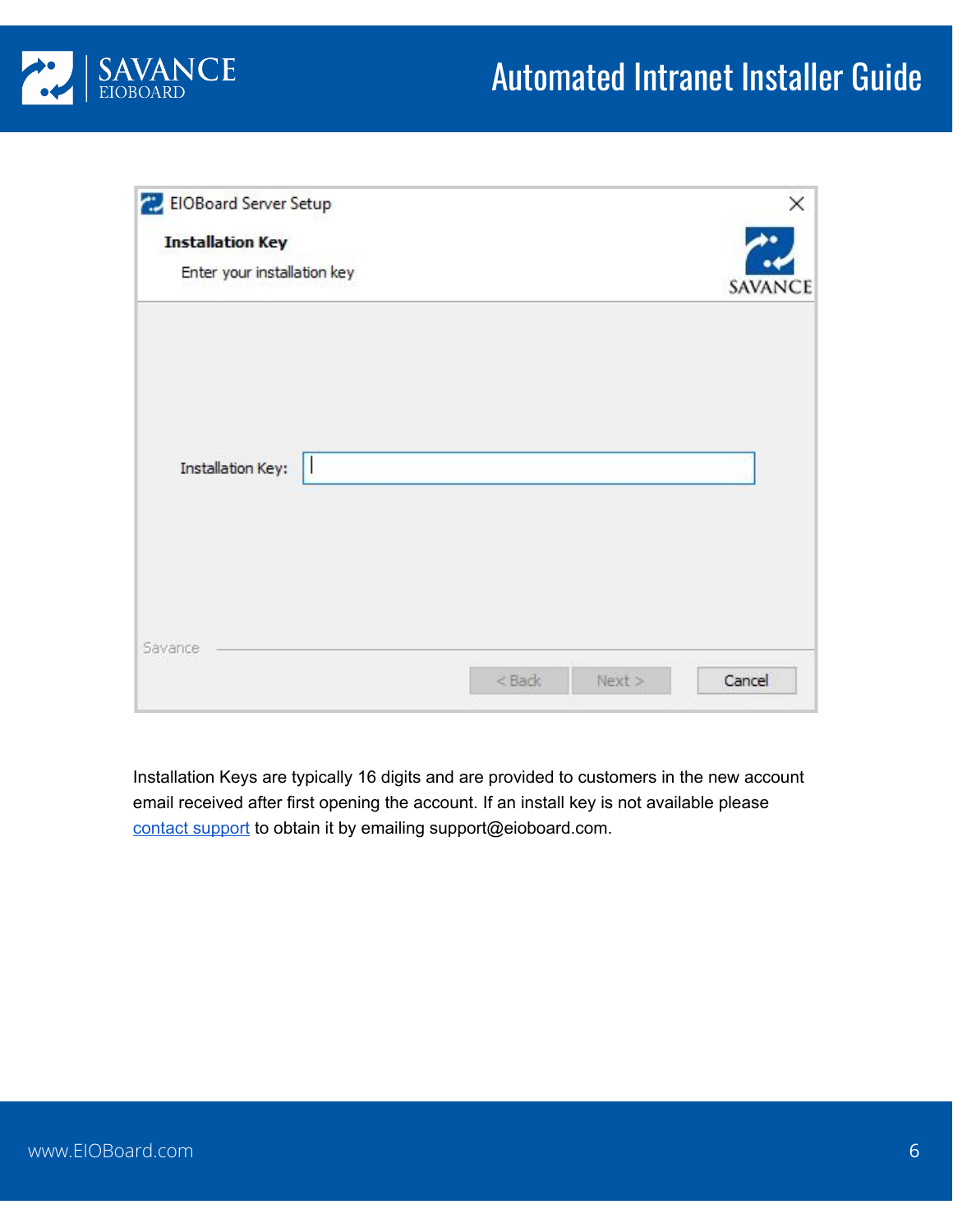

# <span id="page-7-0"></span>SQL Configuration

| <b>SQL Server Instance</b>                            |                                                                                                          |         |
|-------------------------------------------------------|----------------------------------------------------------------------------------------------------------|---------|
| Please provide details for SQL Server Instance        |                                                                                                          | SAVANCE |
|                                                       | <b>SQL Instance</b> (c) Install new SQL Server 2016 instance $\bigcirc$ Use existing SQL Server instance |         |
| Install SQL Server Management Studio 2017             |                                                                                                          |         |
| latest EIOBoard updates                               | Restore an EIOBoard database from a SQL backup file (.bak) and upgrade it with the                       |         |
|                                                       |                                                                                                          |         |
|                                                       |                                                                                                          |         |
|                                                       |                                                                                                          |         |
| SQL Server Name:                                      | . EIOBoard2016                                                                                           |         |
| SQL Server Username:                                  | sa                                                                                                       |         |
| <b>Connection Information</b><br>SQL Server Password: |                                                                                                          |         |
| Database Name:                                        | SolutionSavant                                                                                           |         |

After entering the install key the next screen displayed is used to input SQL Server Instance Settings. The new installer automates this process greatly. If there is no existing SQL server instance for use with EIOBoard choose "Install new SQL Server 2016 instance". This will populate the Server Name, Username, Password and Database Name fields with default information. This information can be changed if preferred.

Although not required it is recommended that SQL Server Management Studio be downloaded and installed. But, this can add between 20-45 minutes to install SQL Server Management Studio. Download and install of SSMS can be done at a later time if desired.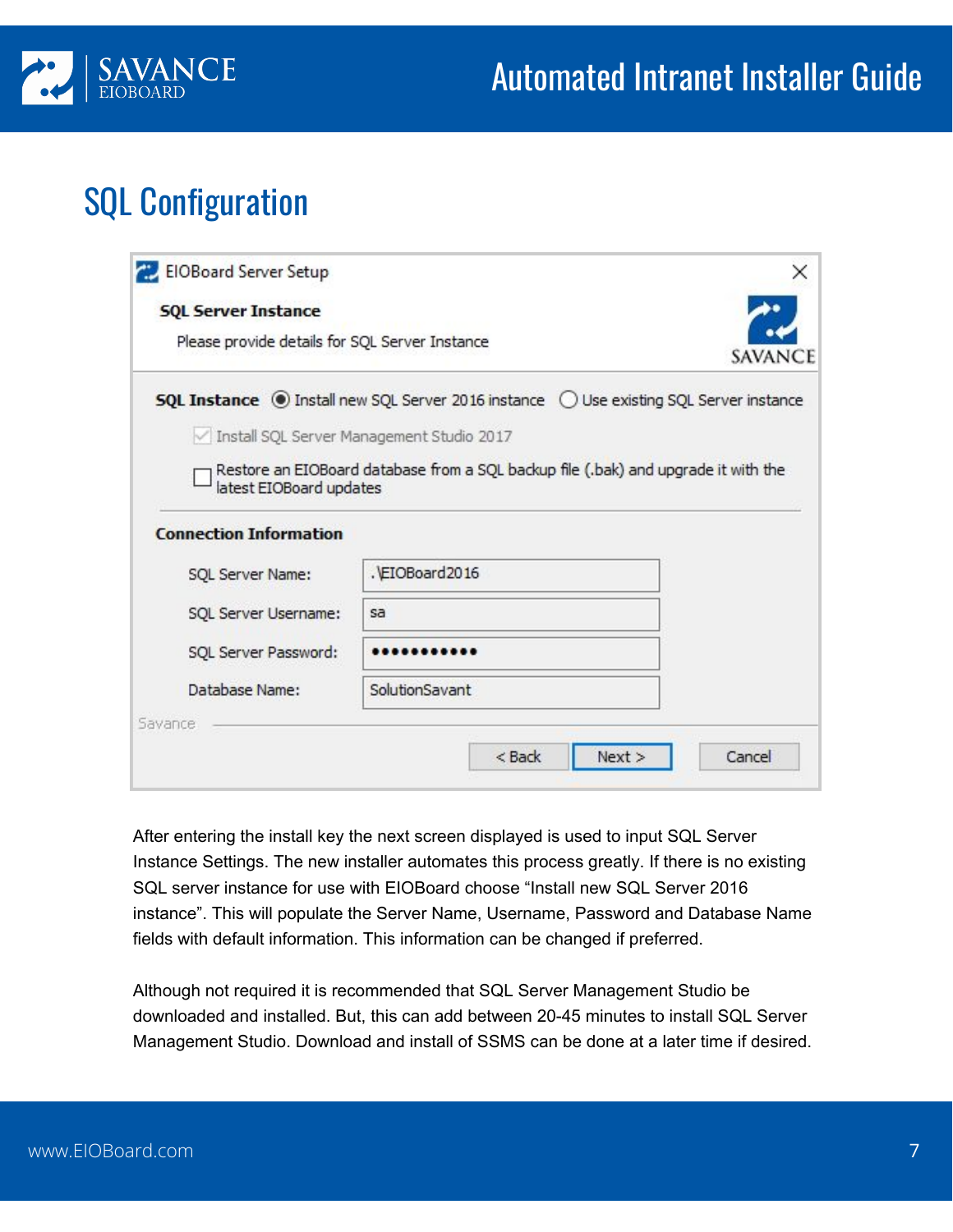

In that case, it can be downloaded from [Microsoft](https://docs.microsoft.com/en-us/sql/ssms/download-sql-server-management-studio-ssms?view=sql-server-2017). To download and install it now check the checkbox labeled Install SQL Server Management Studio 2017. If SSMS 2017 is already installed the option will be greyed out as shown above.

| <b>SQL Server Instance</b>                                                                         |  |                                                                                    |
|----------------------------------------------------------------------------------------------------|--|------------------------------------------------------------------------------------|
| Please provide details for SQL Server Instance                                                     |  | SAVANCE                                                                            |
| <b>SQL Instance</b> ( ) Install new SQL Server 2016 instance ( .) Use existing SQL Server instance |  |                                                                                    |
| Install SQL Server Management Studio 2017                                                          |  |                                                                                    |
|                                                                                                    |  | Restore an EIOBoard database from a SQL backup file (.bak) and upgrade it with the |
| latest EIOBoard updates                                                                            |  |                                                                                    |
| <b>Connection Information</b>                                                                      |  |                                                                                    |
| SQL Server Name:                                                                                   |  |                                                                                    |
| SQL Server Username:                                                                               |  |                                                                                    |
| SQL Server Password:                                                                               |  |                                                                                    |
| Database Name:                                                                                     |  | <b>Test Connection</b>                                                             |

If an existing SQL instance will be used, choose "Use existing SQL Server instance". In this case, the connection information and Database name will need to be filled out and a button to test the connection before clicking next will be available.

If a migration is being performed check the checkbox to Restore an EIOBoard database from a SQL backup file. When checked a file Browse dialog will open to allow selection of the backup file to be used. The backup will be restored and upgraded to the installer's version during the install process. The backup database' version must be the same or earlier than the installer in use.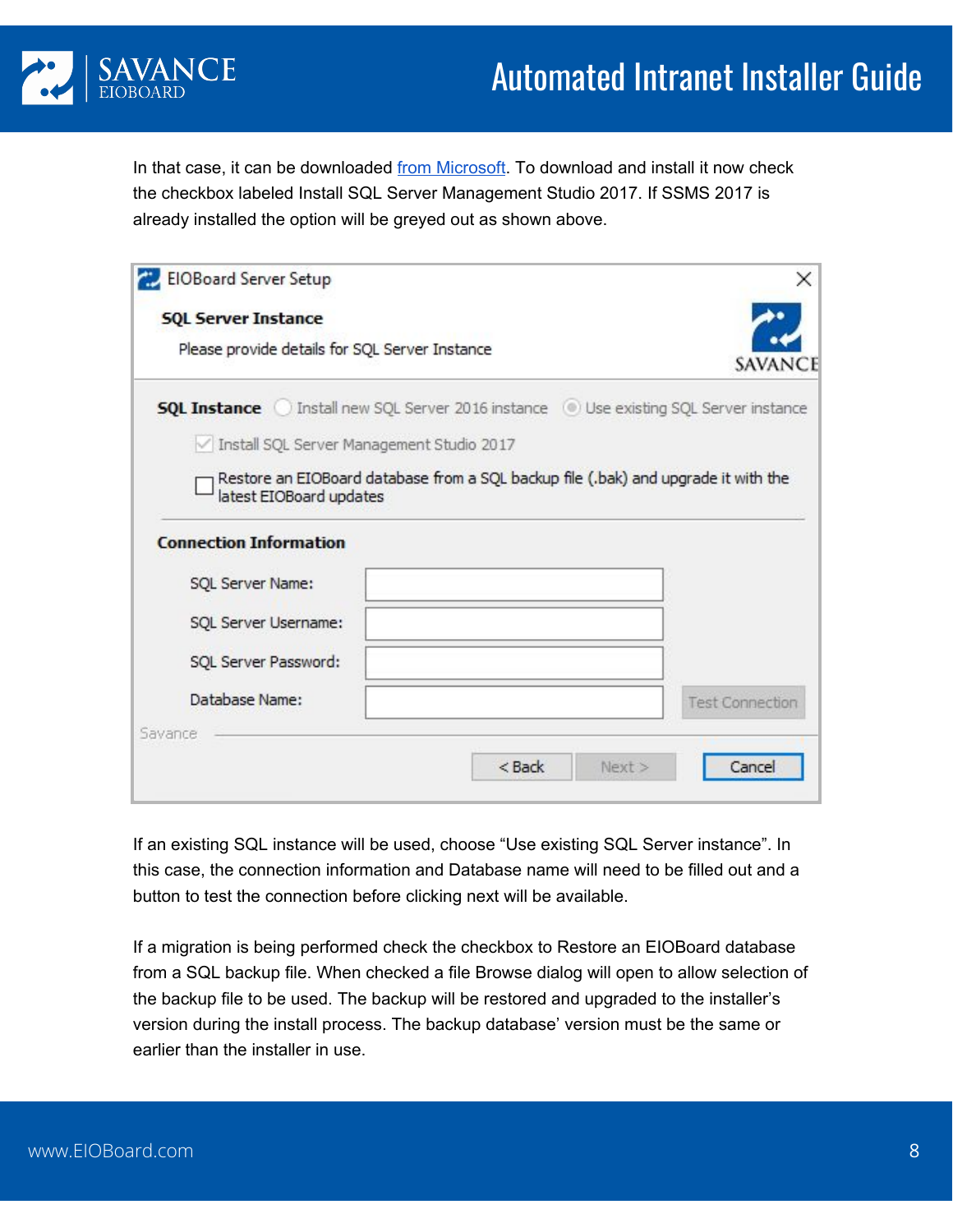

### <span id="page-9-0"></span>IIS Configuration

| EIOBoard Server Setup                      | ×                |
|--------------------------------------------|------------------|
| <b>EIOBoard Web Site</b>                   |                  |
| Specify the location for EIOBoard web site | SAVANCE          |
|                                            |                  |
| Virtual Directory<br>$^{(1)}$              |                  |
| <b>Existing Web Site</b>                   |                  |
| O New Web Site                             |                  |
|                                            |                  |
| Savance                                    |                  |
| $<$ Back                                   | Cancel<br>Next > |

EIOBoard uses a Microsoft Internet Information Services website to provide database data to client applications. As part of the installer that website will be created. Whether the website should be installed as a Virtual Directory, Existing Website or New Website depends on the connection address desired.

There are very few instances wherein "Existing Website" will be selected here. This choice will install the EIOBoard website into an existing site, overwriting it. This is recommended only in very special cases and should be avoided unless demanded by mitigating circumstances.

To know which of the other options should be selected it is important to understand the difference between the two.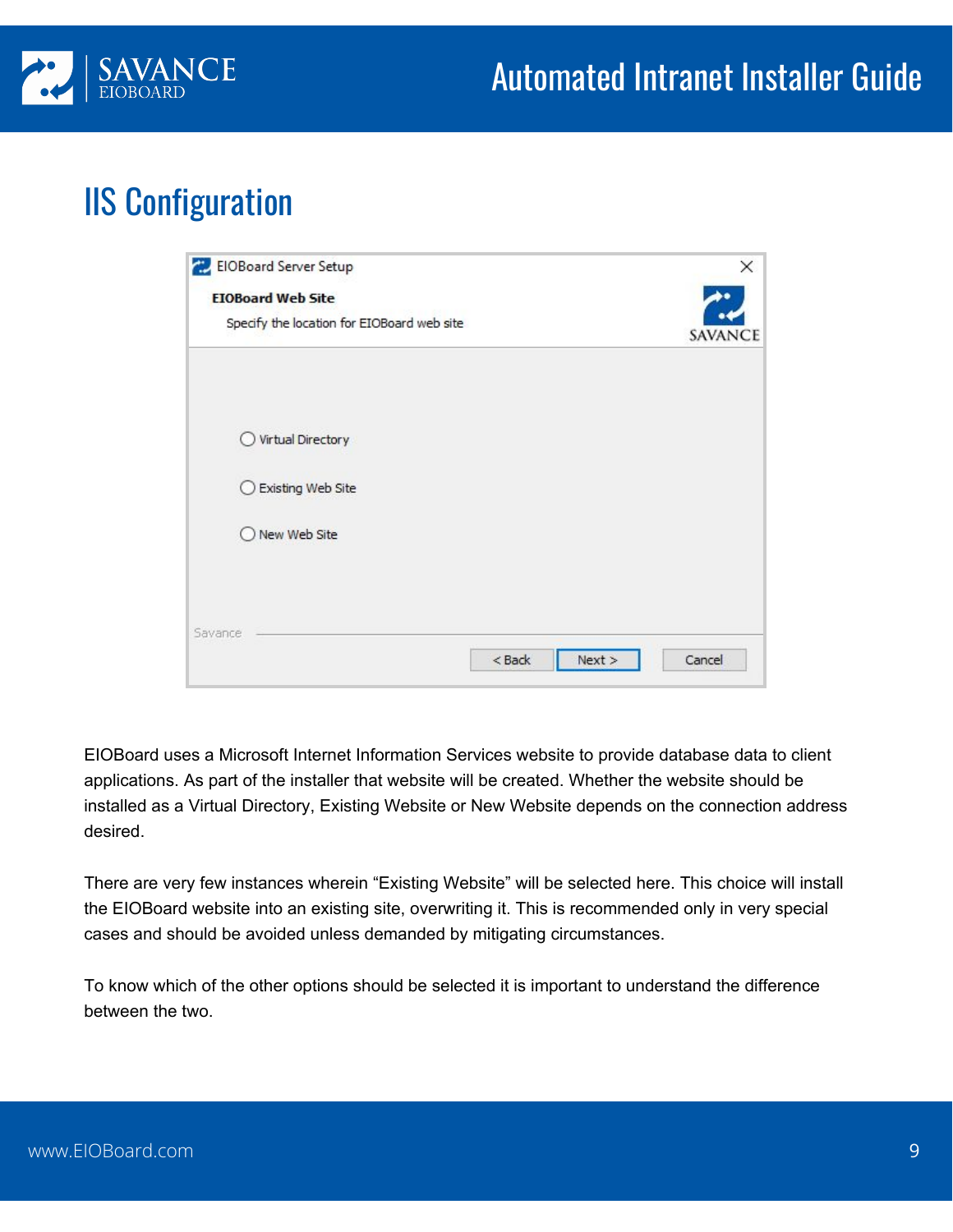

#### <span id="page-10-0"></span>Virtual Directory

| EIOBoard Server Setup                                                     |          |        |         |
|---------------------------------------------------------------------------|----------|--------|---------|
| <b>EIOBoard Web Site</b>                                                  |          |        |         |
| New Virtual Directory                                                     |          |        | SAVANCE |
| Virtual directory name:                                                   |          |        |         |
|                                                                           |          |        |         |
| EIOBoard                                                                  |          |        |         |
| Physical Path<br>C:\Program Files (x86)\Savance\EIOBoard Server\EIOBoard\ |          |        |         |
|                                                                           |          |        |         |
| Savance                                                                   | $<$ Back | Next > | Cancel  |

A Virtual Directory is similar to a folder within a folder in Windows. A virtual directory will have a connection address like http://ipaddress/VirtualDirectoryName or http://ServerName/VirtualDirectoryName. When this option is chosen the New Virtual Directory Window will be next. Enter a name or use the default EIOBoard. The default is recommended.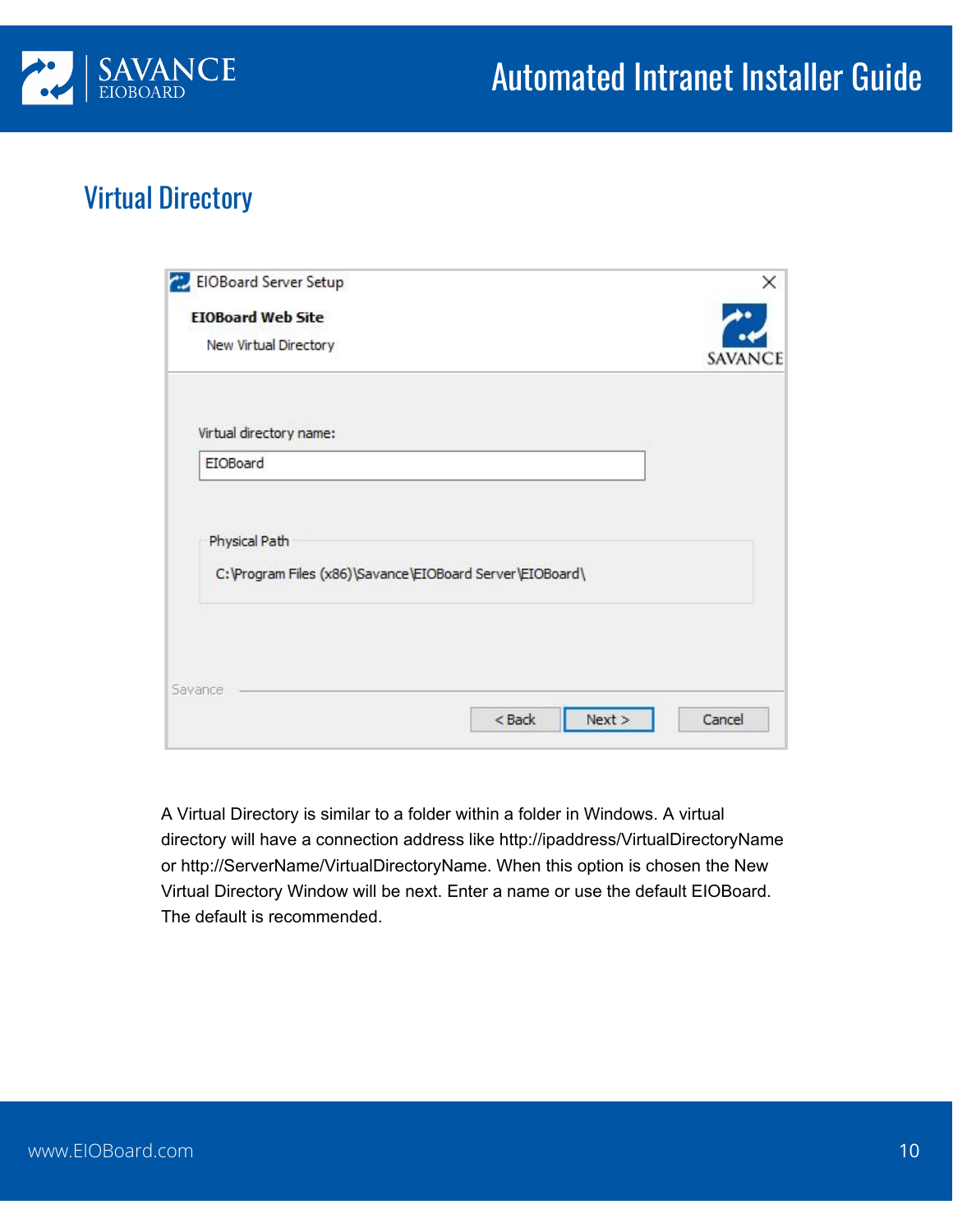

| <b>EIOBoard Web Site</b>                                                                               |  |      |         |
|--------------------------------------------------------------------------------------------------------|--|------|---------|
| New Virtual Directory                                                                                  |  |      | SAVANCE |
| Please select an existing web site where the virtual directory for EIOBoard web site to be<br>created. |  |      |         |
| SITE: "Default Web Site" (state: Started) WEBAPP                                                       |  |      |         |
|                                                                                                        |  |      |         |
|                                                                                                        |  |      |         |
|                                                                                                        |  |      |         |
|                                                                                                        |  |      |         |
|                                                                                                        |  |      |         |
|                                                                                                        |  |      |         |
|                                                                                                        |  |      |         |
| Savance                                                                                                |  |      |         |
|                                                                                                        |  | Next |         |

The Virtual Directory for EIOBoard will be installed "under" another existing site in IIS. In most cases, this will be the "Default Web Site" provided by IIS but it could be another existing site as well. Virtual Directories inherit the port numbers, bindings, SSL certificates and most settings of their "parent" directories.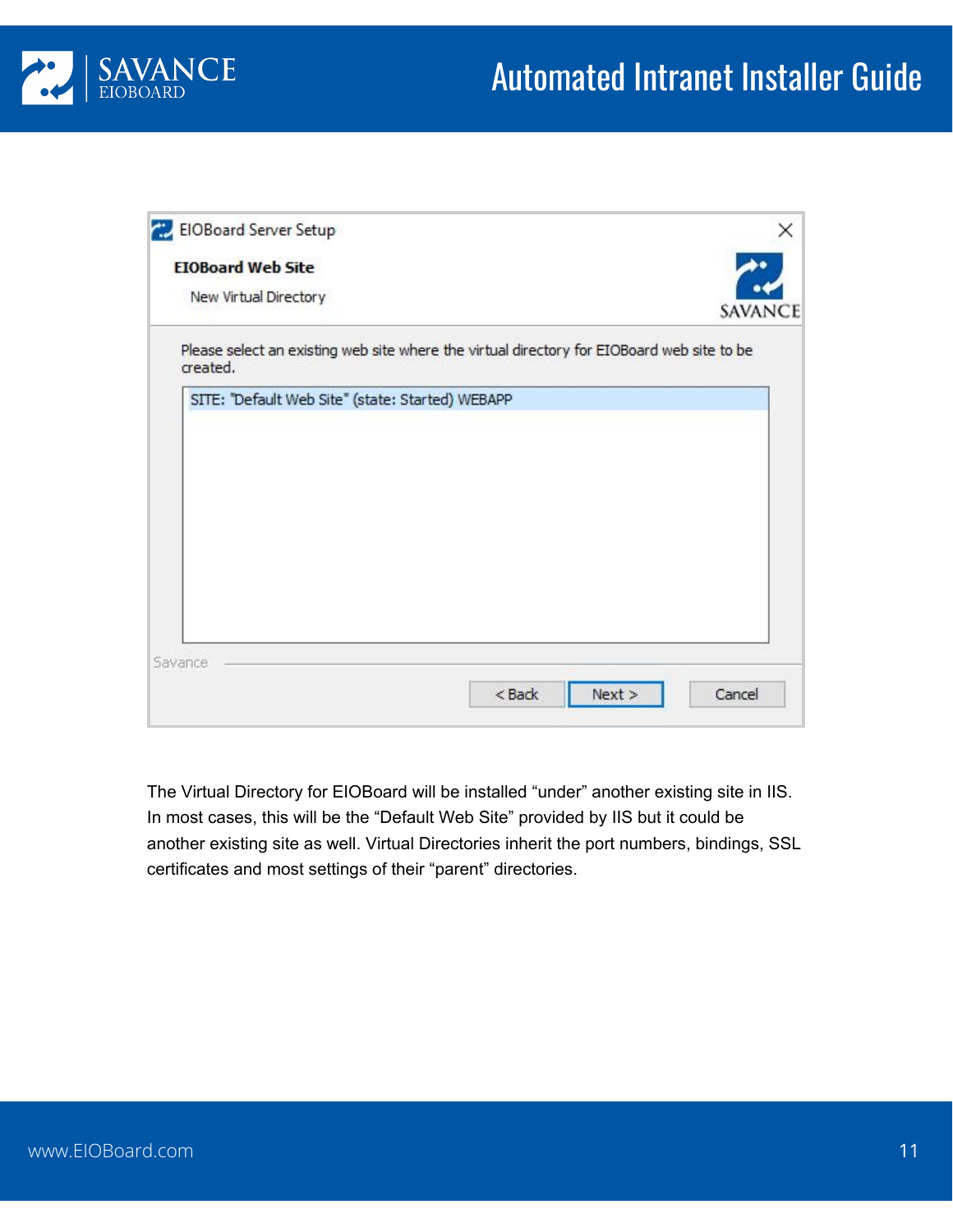

#### <span id="page-12-0"></span>New Web Site

|                          | Define a new Microsoft IIS web site                      |                |                  | SAVANCE                          |
|--------------------------|----------------------------------------------------------|----------------|------------------|----------------------------------|
| <b>Web Site Settings</b> |                                                          |                |                  |                                  |
| Description:             | EIOBoard                                                 |                | <b>TCP Port:</b> | 801                              |
| IP Address:              | 本                                                        | All Unassigned | <b>SSL Port:</b> | $\mathbf{1}$                     |
| Physical Path            | C:\Program Files (x86)\Savance\EIOBoard Server\EIOBoard\ |                |                  |                                  |
| <b>Permissions</b>       | Write                                                    |                |                  | <b>Enable Directory Browsing</b> |

A New Web Site will be "standalone". In other words, it will be its own parent directory not tied to any other site. It will be assigned its own port number. This creates a difference in the connection address. A standalone site will have a connection address like http://ipaddress:PortNumber or http://ServerName:PortNumber. If the New Web Site is on Port 80 (or 443 if https) then the port number will not be required. However, to install a New Web Site to port 80 or 443 and have it function properly there must be no other site bound to the port in IIS. Typically, if a New Web Site on port 80 is desired it is best to delete the Default Website before beginning installation, assuming the Default Web Site is not in use by any other applications. Unless there is an SSL certificate for use with the New Site, whether a site-specific or wild card certificate, there is no need to configure the SSL port. It can remain associated with port 1 or even 0.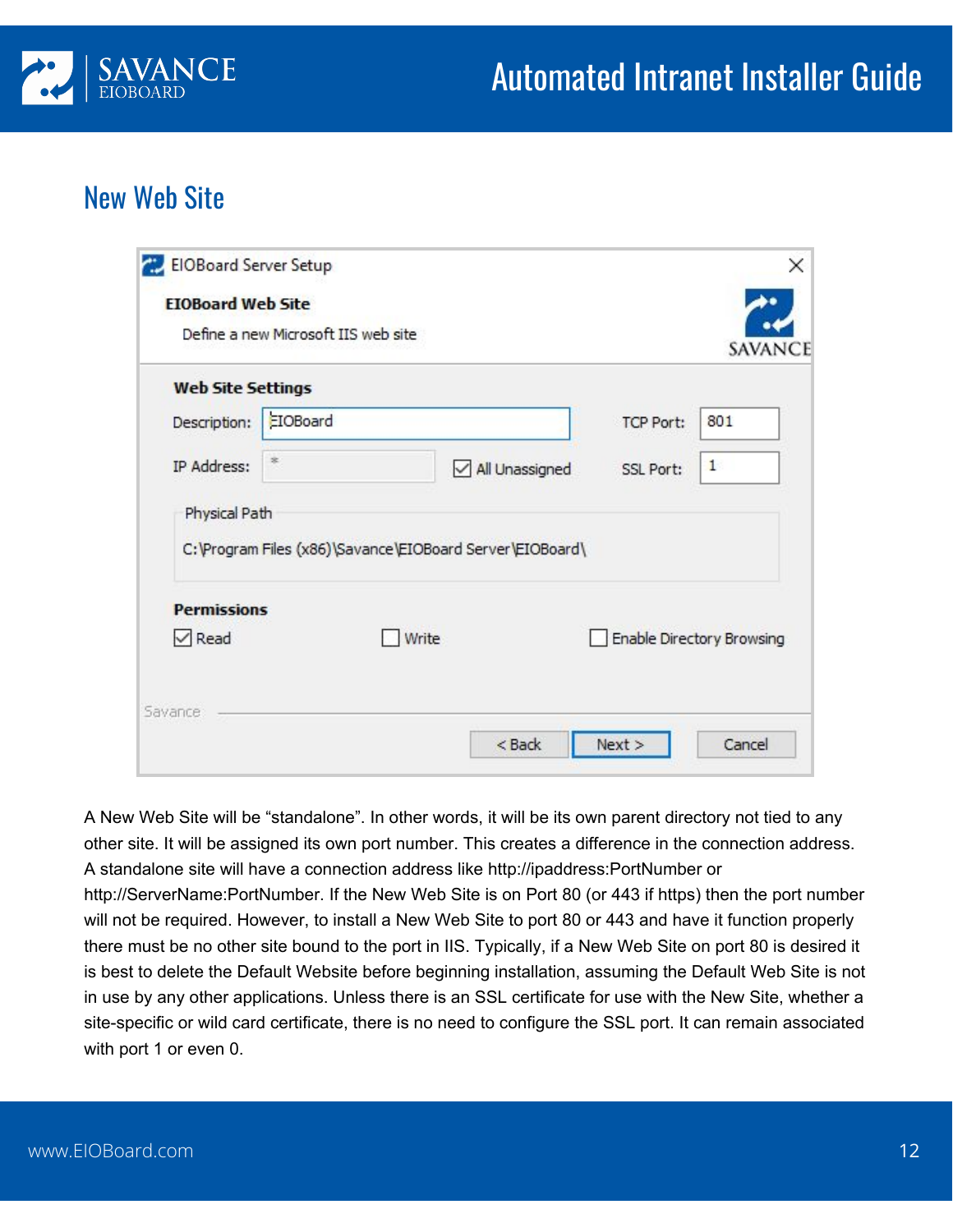

If SSL is desired for security consult this article[how-to-add-an-ssl-certificate-on-eioboard-on-premise-hosted-servers](http://support.savance.com/index.php?/eioboard/Knowledgebase/Article/View/633/0/how-to-add-an-ssl-certificate-on-eioboard-on-premise-hosted-servers)

# <span id="page-13-0"></span>Ready To Install

| The Setup Wizard is ready to begin the EIOBoard Server installation                                                                                              |         |
|------------------------------------------------------------------------------------------------------------------------------------------------------------------|---------|
|                                                                                                                                                                  | SAVANCE |
| Click "Install" to begin the installation. If you want to review or change any of your<br>installation settings, dick "Back". Click "Cancel" to exit the wizard. |         |
| <b>Action Preview</b>                                                                                                                                            |         |
| Prerequisites                                                                                                                                                    | ́       |
| SQL Server Express 2016                                                                                                                                          |         |
| <b>Application Folder</b>                                                                                                                                        |         |
| Path: C:\Program Files (x86)\Savance\EIOBoard Server\                                                                                                            |         |
| SQL Server Instance                                                                                                                                              |         |
| Use Instance of : New SQL Server                                                                                                                                 |         |
| SQL Server Name: NEIOBoard2016<br>Database Name: SolutionSavant                                                                                                  |         |
|                                                                                                                                                                  | v       |

After configuration of the settings for IIS, the last dialog before the install will come up. Look over the Action Preview dialog box to review the setup actions that will be taken before proceeding.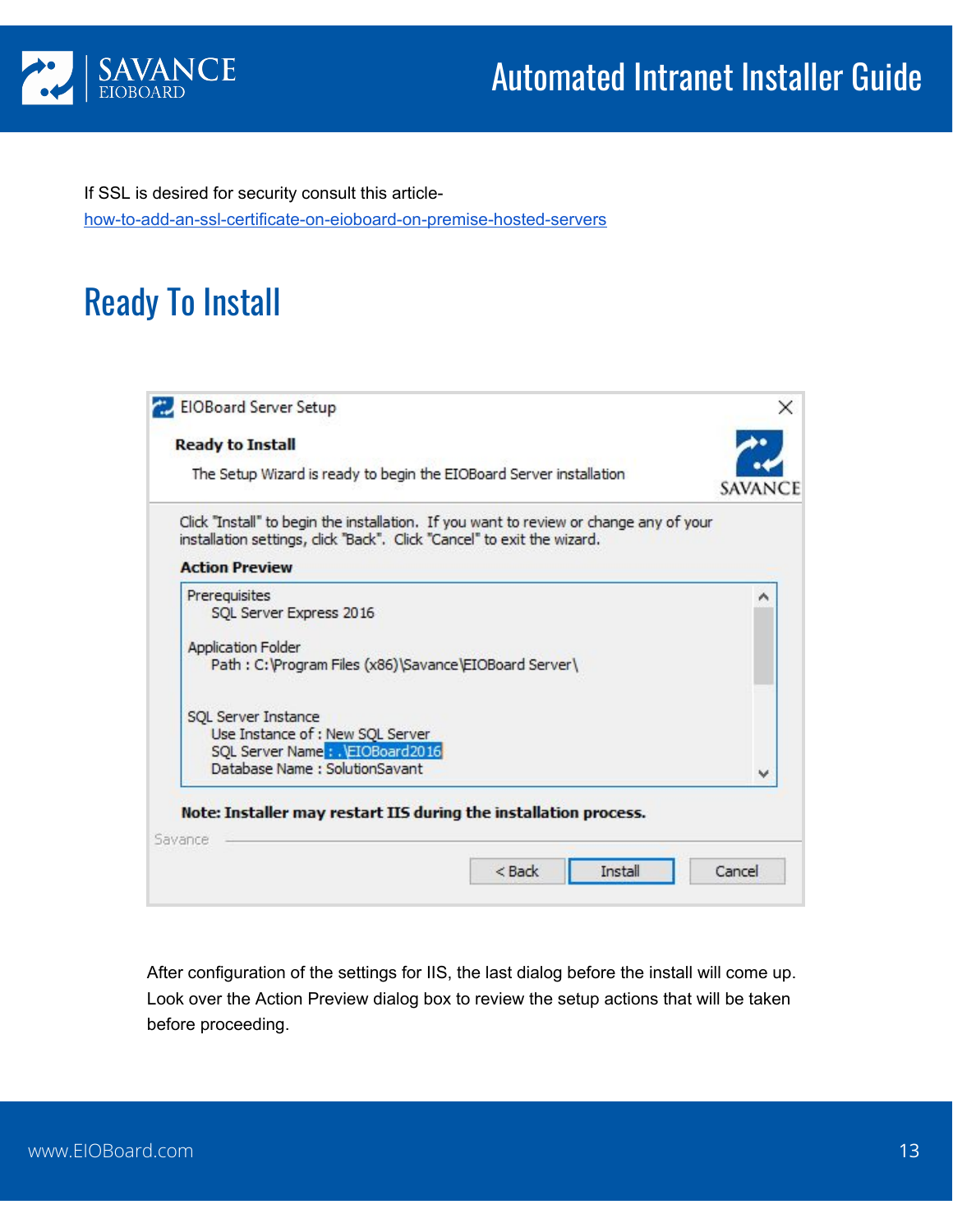

#### <span id="page-14-0"></span>Install Complete!



If the Installation is Error Free the Setup Wizard will display a Window with notification the install has completed successfully. Click Finish and the EIOBoard Server Settings Window will launch. Now it's time to test the connection.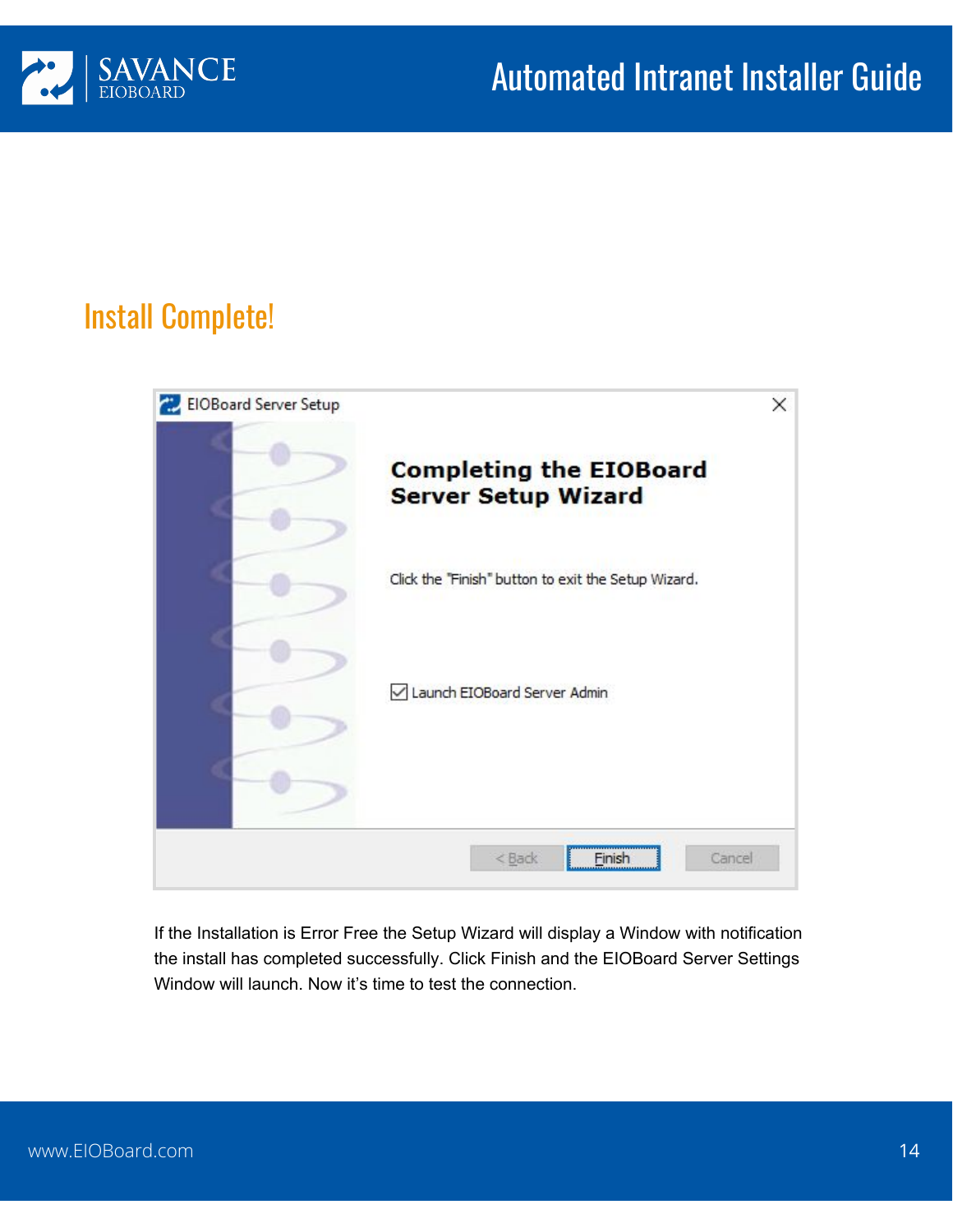

#### <span id="page-15-0"></span>Test the Connection



To be sure the install has completed successfully open Internet Information Services by going to Start Menu-->Windows Administrative Tools-->Internet Information Services v4 (not v6). When IIS opens, on the left hand side, expand Sites. If a New Web Site was installed, it should be immediately visible in the list of sites. If a Virtual Directory was used, expand the site chosen as the parent directory and the EIOBoard Virtual Directory becomes visible. Click on the EIOBoard site or directory on the left and then click Browse on the right.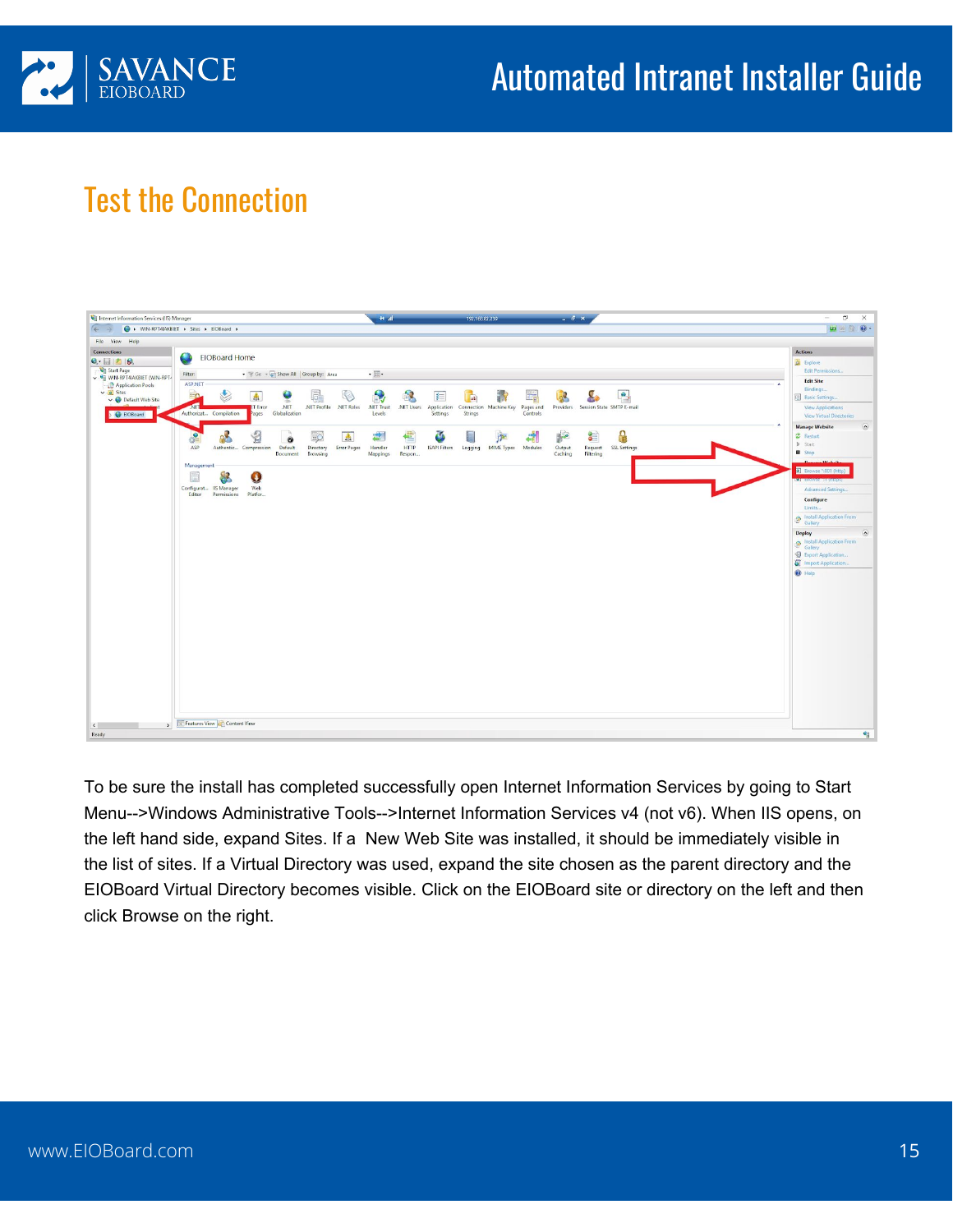

| SAVANCE          | Welcome |
|------------------|---------|
| User Name:       |         |
| Password:        |         |
| Remember me      |         |
| <b>LOG IN</b>    |         |
| Forgot Password? |         |

If the login page takes a minute or two to load do not be alarmed. This is normal. All the files and directories needed to run the site are being created and deployed for the first time. After a minute or so, the login page should appear. Attempt login with the default Master Admin username/password credentials supplied in the new account email. Contact [support@eioboard.com](mailto:support@eioboard.com) if these credentials are unavailable or lost.